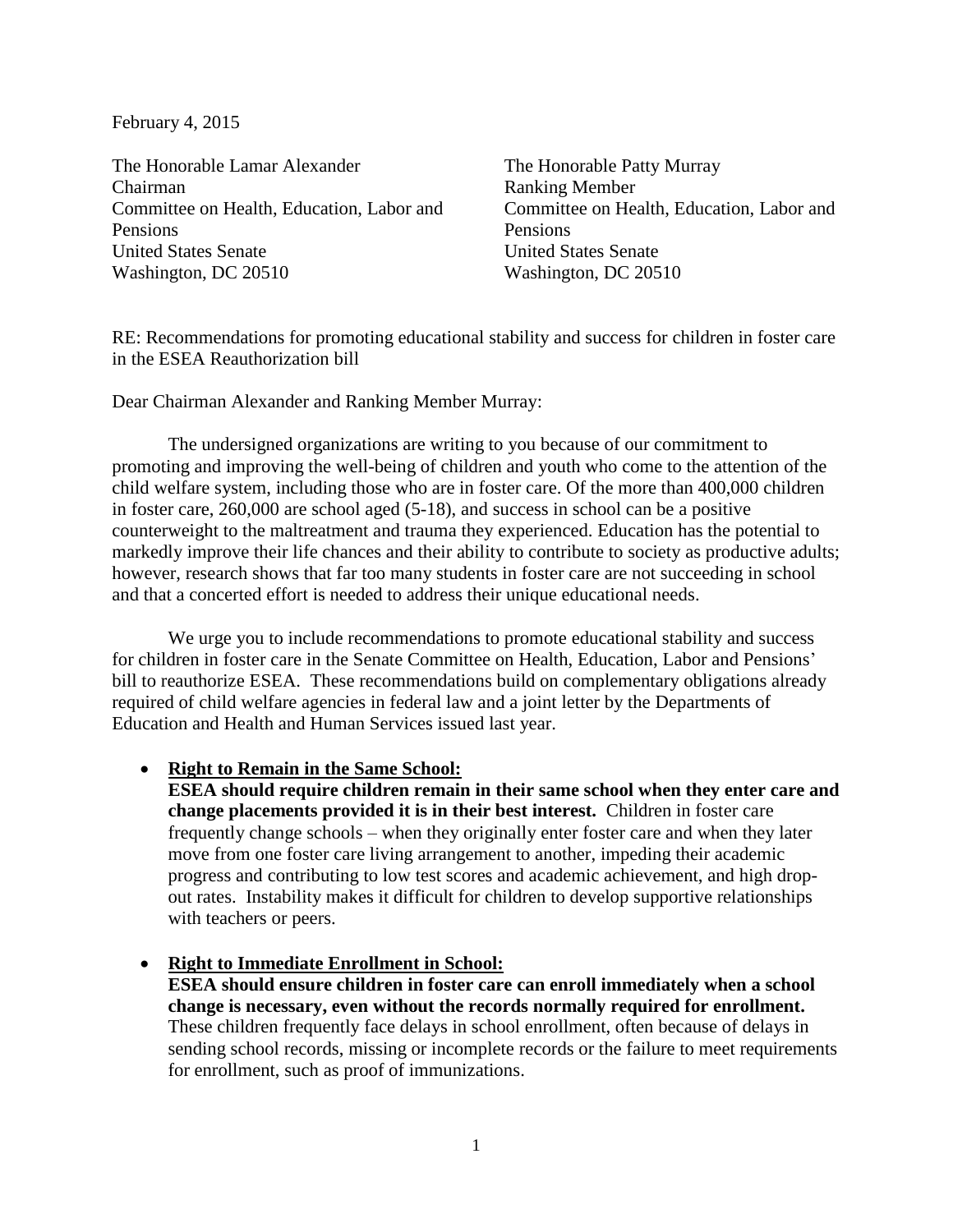#### **Maintaining and Transferring Records:**

**ESEA should ensure that school records are maintained and immediately transferred if a child in foster care enters a new school.** Children in foster care frequently change schools, which often results in important school records being lost or delayed while being transferred to the new school. When a child in foster care enters a new school it is important that any records ordinarily kept by a school – including records of immunizations, health screenings, and other required health records, academic records, birth certificates, evaluations for special services or programs, and any individualized education programs – are maintained and available and immediately transferred to the enrolling school even if the child owes fees or fines or was not withdrawn from the previous school in conformance with local withdrawal procedures.

# **Help from a "Point of Contact":**

**ESEA should require school districts and child welfare agencies both to have points of contact designated to assist children in foster care to get the education they need.** A "point of contact" plays a vital role in helping children in care – by making it easier to identify a child's educational needs, making sure the child is receiving the necessary supports and services to ensure educational success, and ensuring children are transferred promptly, receive credits, and have transportation to school. For children changing schools frequently, a point of contact can play a critical role in connecting the child with his or her new school community and supporting interagency collaboration and training. In current law, every local education agency (LEA) must designate a homeless liaison for students who are homeless, which has been an invaluable resource. Many of them already have large caseloads and separate points of contact should be included for students in foster care, particularly in high needs LEAs. The point of contact for students in foster care at the State Education Agency must also be different than the point of contact for students who are homeless and protected under McKinney Vento.

# **District and School Data on Children in Foster Care:**

**ESEA should promote the collection, evaluation and sharing of information on the education of children in foster care to help improve educational outcomes.** Data can be useful in preventing individual children from falling behind and adjusting relevant policies, programs and practices for students in foster care. Currently too little data and information sharing exists. At a minimum, the federal government must be able to obtain relevant data that exist and encourage states to use data collection to better understand the educational needs of these children. The Education Department should also add foster care status to the disaggregated data it collects.

# **Ensuring Credit for School Work Completed:**

**ESEA should require that credits children in foster care receive travel with them and are recognized when school moves are necessary.** More than half of the children in foster care change schools while in care; more than a third of youth ages 17-18 have changed schools at least five times. Frequently, these moves don't coincide with natural breaks in the school calendar and children in care often receive no credit for work already completed, resulting in their repeating courses and grades, being short of credits, and unable to graduate on time. Some end up dropping out of school. ESEA should require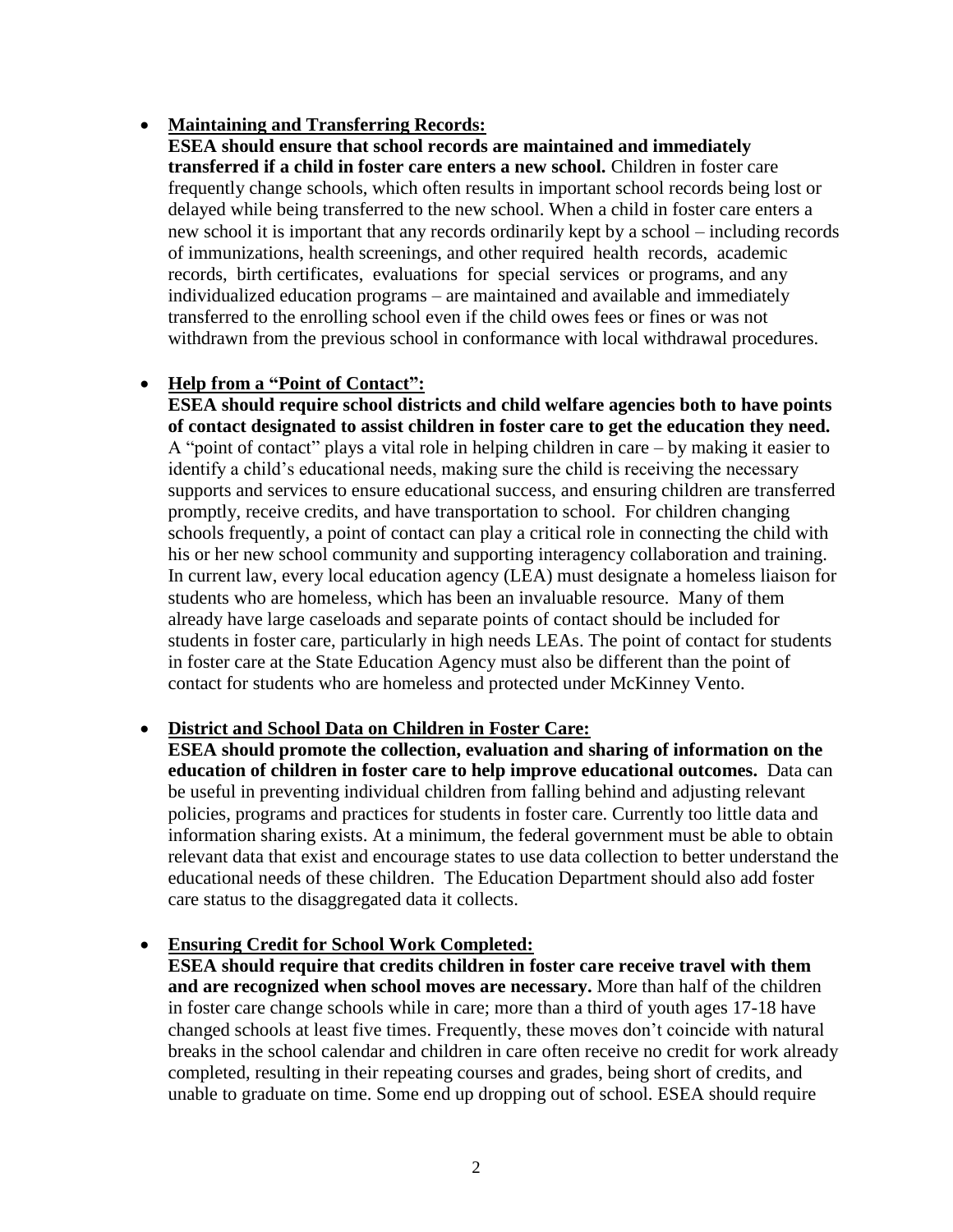states and school districts to ensure students in foster care receive credit for work completed and that such credits are accepted as students move from school to school and district to district.

# **Providing Needed Transportation:**

**ESEA should require child welfare and education agencies to collaborate to develop and implement a plan on how transportation will be provided, arranged and funded to keep students in foster care in their school of origin when it is in the child's best interest.** Not every child in foster care requires transportation to remain in their current school. For other children, transportation can be provided at low or no cost. However, some children will need transportation to a school or school district. Without a clear obligation on the child welfare or education agency to provide transportation, children are deprived of school stability. Arrangements often are best made at the local child welfare agency and school district level and a collaborative state plan can help ensure that happens. Local educational agencies also should be required to provide transportation back to their school for children who leave foster care before the end of the school year, if it is in the child's best interest to stay at that school.

 **Amending McKinney Vento upon implementation of these new recommendations for students in foster care.** Assuming progress in promoting educational stability and success for children in foster care with the above recommendations, two years after all the recommendations are enacted , the phrase "Or Awaiting Foster Care Placement" should be deleted from the Definition of Homeless Children and Youth in Subtitle B of the McKinney Vento Homeless Assistance Act.

We strongly urge you to include the recommendations noted above in the HELP Committee's ESEA Reauthorization bill to promote the educational stability and success for children in foster care. It is the lifeline to a successful future for many of them.

We would appreciate the opportunity to discuss any or all of our comments with you in further detail and to provide specific language. Please contact MaryLee Allen at the Children's Defense Fund [\(202-662-3573/mallen@childrensdefense.org\)](mailto:202-662-3573/mallen@childrensdefense.org) or Jessica Feierman at the Juvenile Law Center  $(215-625-0551/jfeierman@jlc.org)$  to make the necessary connections with us.

Sincerely yours,

National Organizations: Adopt America Network Alliance for Children's Rights American Psychological Association Center for the Study of Social Policy CenterLink: The Community of LGBT Centers Child Welfare League of America Children Awaiting Parents Children's Advocacy Institute Children's Home Society of America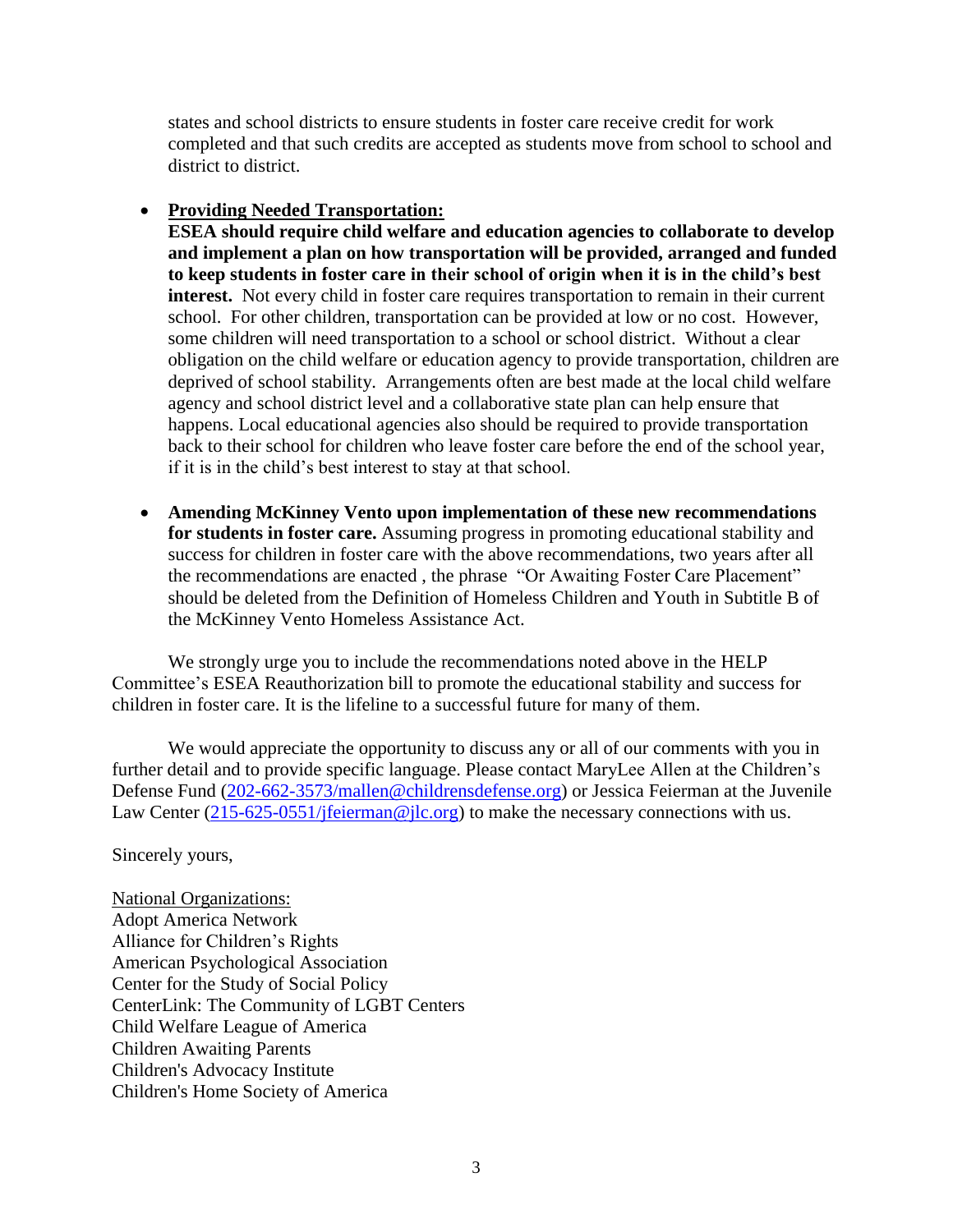Dave Thomas Foundation for Adoption Donaldson Adoption Institute First Focus Campaign for Children Foster Family-based Treatment Association FosterClub Generations United Girls Inc. Healthy Teen Network Human Rights Project for Girls John Burton Foundation Juvenile Law Center National Alliance to End Homelessness National Association for the Education of Homeless Children and Youth National Association of Counsel for Children National Association of County Human Services Administrators National Association of Social Workers National Center for Lesbian Rights National Center for Youth Law National Council for Community and Education Partnerships National Crittenton Foundation National Disability Rights Network National Foster Care Coalition National Foster Parent Association National Juvenile Justice Network National Law Center on Homelessness & Poverty National Network for Youth North American Council on Adoptable Children (NACAC) School Social Work Association of America The Adoption Exchange, Inc. The Congressional Coalition on Adoption Institute The Council for Children With Behavioral Disorders The Daniel Initiative The Trevor Project Voice for Adoption State and Local Organizations: Adoptions Together Advocates for Children of New York Child and Family Policy Center Children's Action Alliance (Arizona) Citizens' Committee for Children of New York Coalition to Abolish Slavery & Trafficking (CAST)

Education Law Center - PA Foster Care Counts

Further the Work

JustChildren Program of the Legal Aid Justice Center